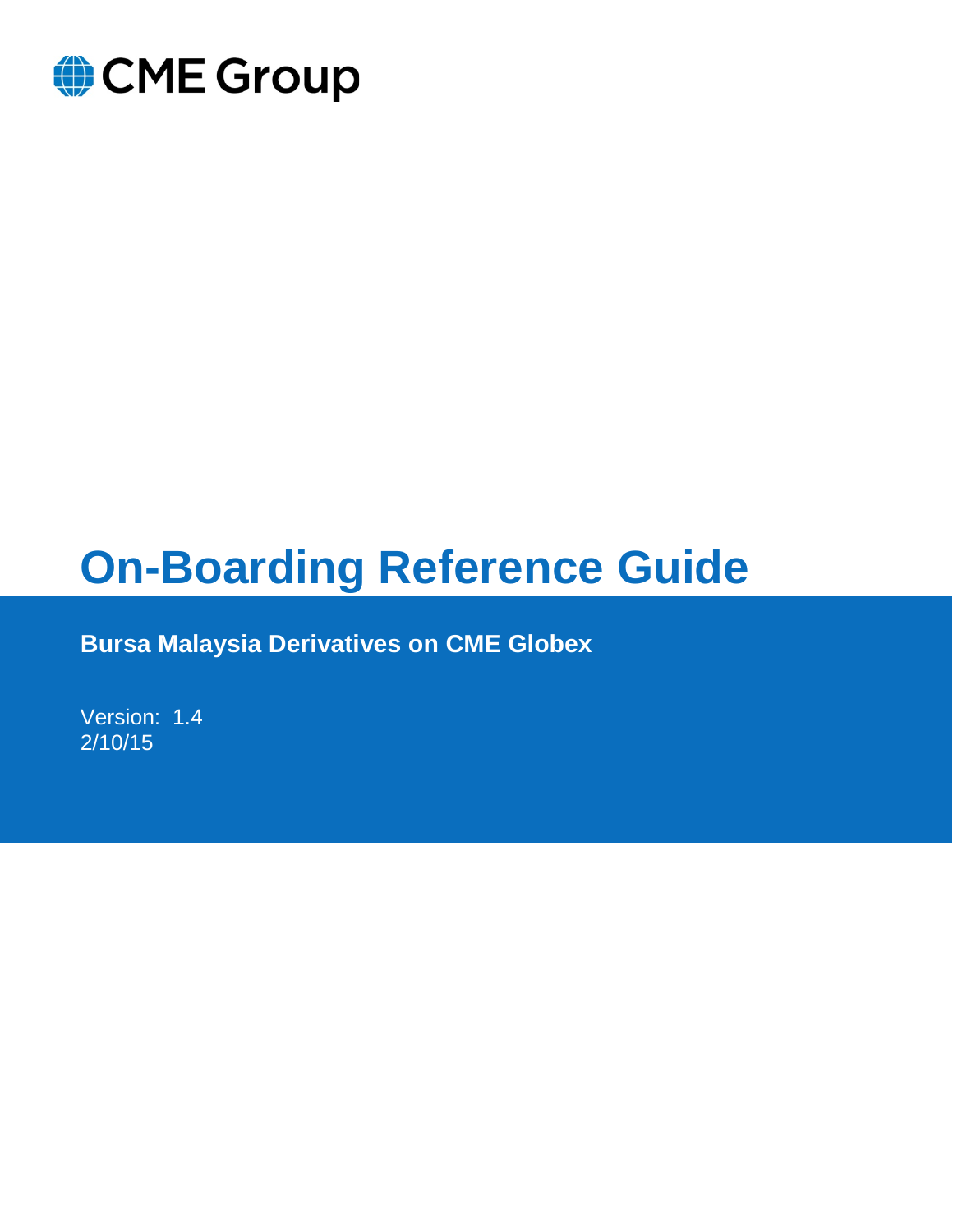Futures trading are not suitable for all investors, and involve the risk of loss. Futures are a leveraged investment, and because only a percentage of a contract's value is required to trade, it is possible to lose more than the amount of money deposited for a futures position. Therefore, traders should only use funds that they can afford to lose without affecting their lifestyles. And only a portion of those funds should be devoted to any one trade because they cannot expect to profit on every trade.

All references to options refer to options on futures.

CME Group is a trademark of CME Group Inc. The Globe Logo, CME, Chicago Mercantile Exchange, Globex, iLink, E-mini, CME EOS Trader, Galax-C, FirmSoft, CME DataSuite, and CME DataMine are trademarks of Chicago Mercantile Exchange Inc. New York Mercantile Exchange, NYMEX, miNY, and ClearPort are registered trademarks of the New York Mercantile Exchange, Inc. COMEX is a trademark of Commodity Exchange, Inc.

FIX<sup>™</sup> and FAST<sup>™</sup> are trademarks of FIX Protocol Limited. FIX/FAST<sup>sm</sup> is a service mark of FIX Protocol Limited.

Dow Jones<sup>sm</sup>, Dow Jones AIG Commodity Indexsm, The Dowsm, Dow Jones Industrial Averagesm, and DJIA<sup>sm</sup> are service marks of Dow Jones & Company, Inc. and American International Group, Inc. (AIG) and have been licensed for use for certain purposes by the Board of Trade of the City of Chicago, Inc (CBOT®). CBOT futures and options on futures contracts based on the Dow Jones Industrial Averages<sup>m</sup> are not sponsored, endorsed, sold or promoted by Dow Jones<sup>sm</sup>, and Dow Jones<sup>sm</sup> makes no representation regarding the advisability of trading such product(s).

BM&FBOVESPA™ is a trademark of BM&FBOVESPA, KRX™ is a trademark of Korea Exchange, DME™ is a trademark of Dubai Mercantile Exchange, BMD™ is a trademark of Bursa Malaysia, BMV™ is a trademark of Bolsa Mexicana De Valores. All other trademarks are the property of their respective owners.

The information within this document has been compiled by CME Group for general purposes only. CME Group assumes no responsibility for any errors or omissions. Additionally, all examples in this brochure are hypothetical situations, used for explanation purposes only, and should not be considered investment advice or the results of actual market experience.

All matters pertaining to rules and specifications herein are made subject to and are superseded by official CME, CBOT, and NYMEX rules. Current rules should be consulted in all cases concerning contract specifications.

Copyright © 2010 CME Group Inc. All rights reserved.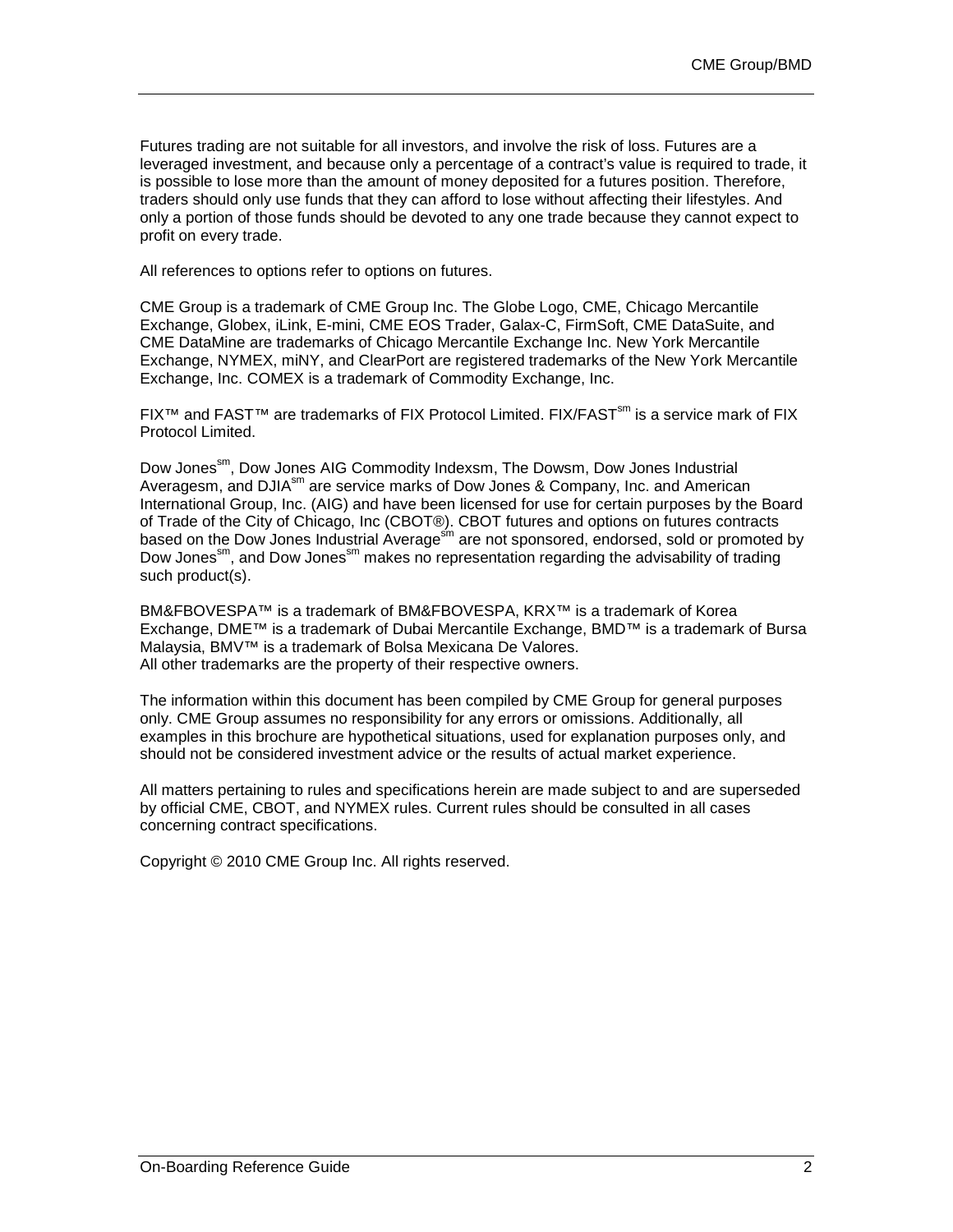## **Contents**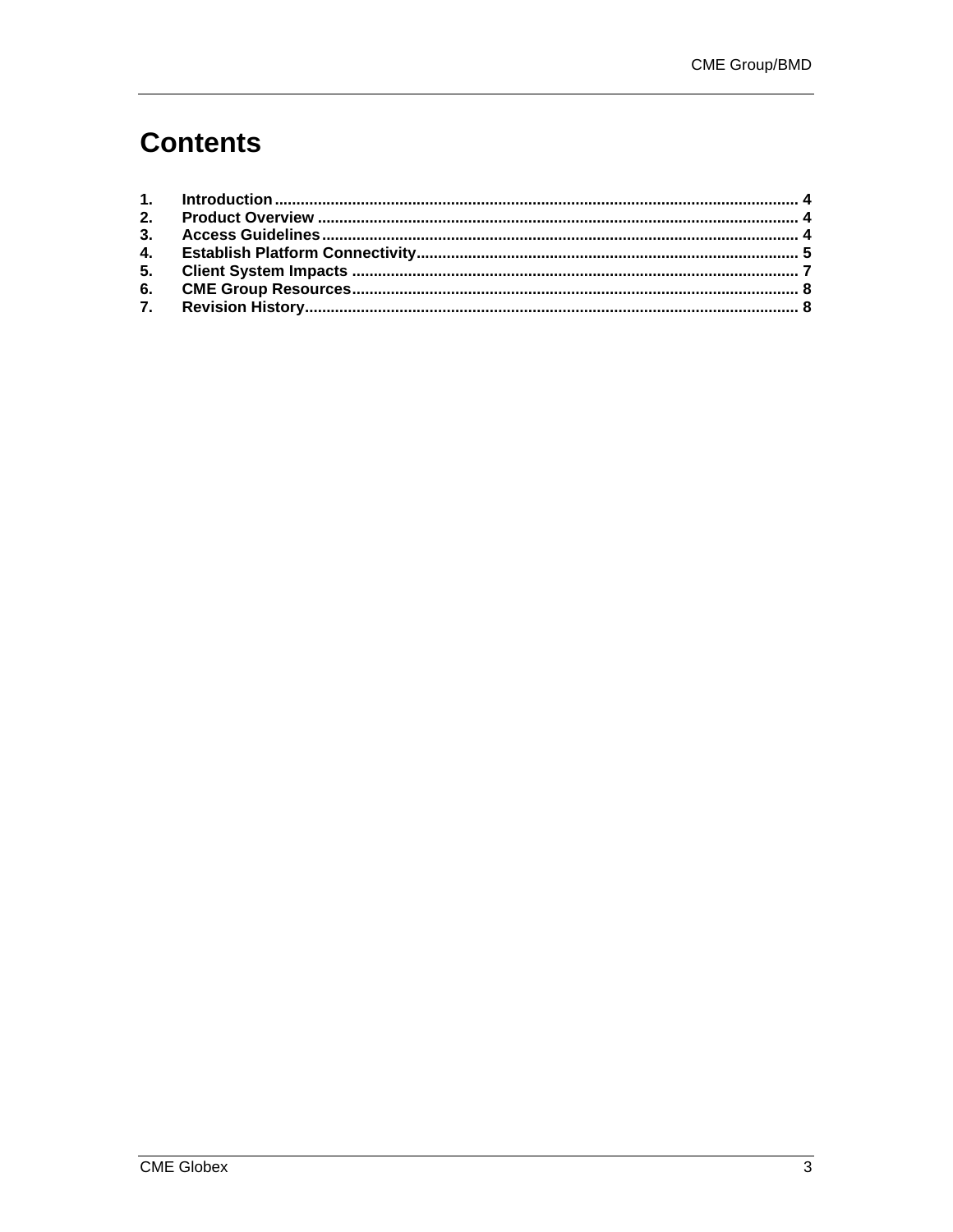### <span id="page-3-0"></span>**1. Introduction**

This document provides overview information and access guidelines for CME Group customers currently connected to CME Globex intending to trade Bursa Malaysia Derivatives (BMD) products on CME Globex.

**On Sunday, September 19, 2010** (Chicago time)/**Monday, September 20** (Malaysia time), BMD products were made available for trading on the CME Globex platform. Detailed exchange specific functionality is available [online.](http://www.cmegroup.com/globex/files/ExchangeSpecificFunctionality.pdf) BMD trades will not be part of standard CME Clearing. All trades on BMD products will continue to be cleared by the Bursa Malaysia Derivatives Clearing Berhad (Bursa Clearing House).

Effective January 22, 2015 BMD granted Foreign Board of Trade registration by U.S. CFTC. Participants located in the U.S. may now directly access CME GLOBEX® to trade on Bursa Malaysia Derivatives products.

### <span id="page-3-1"></span>**2. Product Overview**

The following products are available:

- BMD Crude Palm Oil future outright
- BMD USD Crude Palm Oil future calendar spread
- BMD 3-Month Kuala Lumpur Inter-Bank Offered Rate future strip
- Bursa Malaysia Kuala Lumpur Composite Index options (OKLI)

For a complete list of BMD products and their product codes, please see <http://www.bursamalaysia.com/website/bm/derivatives/products/>

### <span id="page-3-2"></span>**3. Access Guidelines**

Customers must satisfy the following requirements to begin trading:

- 1. Establish a business relationship with a BMD Clearing Firm.
- **Identify the BMD Clearing Firm(s) who will guarantee your BMD business:**
	- o All BMD products are cleared by BMD Clearing Firms
	- o BMD clearing firms <http://www.bursamalaysia.com/website/bm/brokers/derivatives>
- **Customers must Secure BMD Clearing Firm approval for:**
	- o Connection to CME Globex
	- o Front-end trading system<br>
	o Pre-trade risk manageme
	- o Pre-trade risk management access<br>
	o Some CME Clearing Firms may fac
	- Some CME Clearing Firms may facilitate a relationship with a BMD Clearing Firm. Please contact your CME Clearing firm to inquire
	- o Following link for list of CME Clearing firms <http://www.cmegroup.com/tools-information/clearing-firms.html>
	- o Note that CME products, including CME CPO, are cleared by CME Clearing Firms and thus customers must secure CME Clearing Firm approval for trading CME products
- 2. Obtain, license, or develop a CME Globex certified trading application.
	-
	- o • **License from a CME certified third-party system provider (ISV)**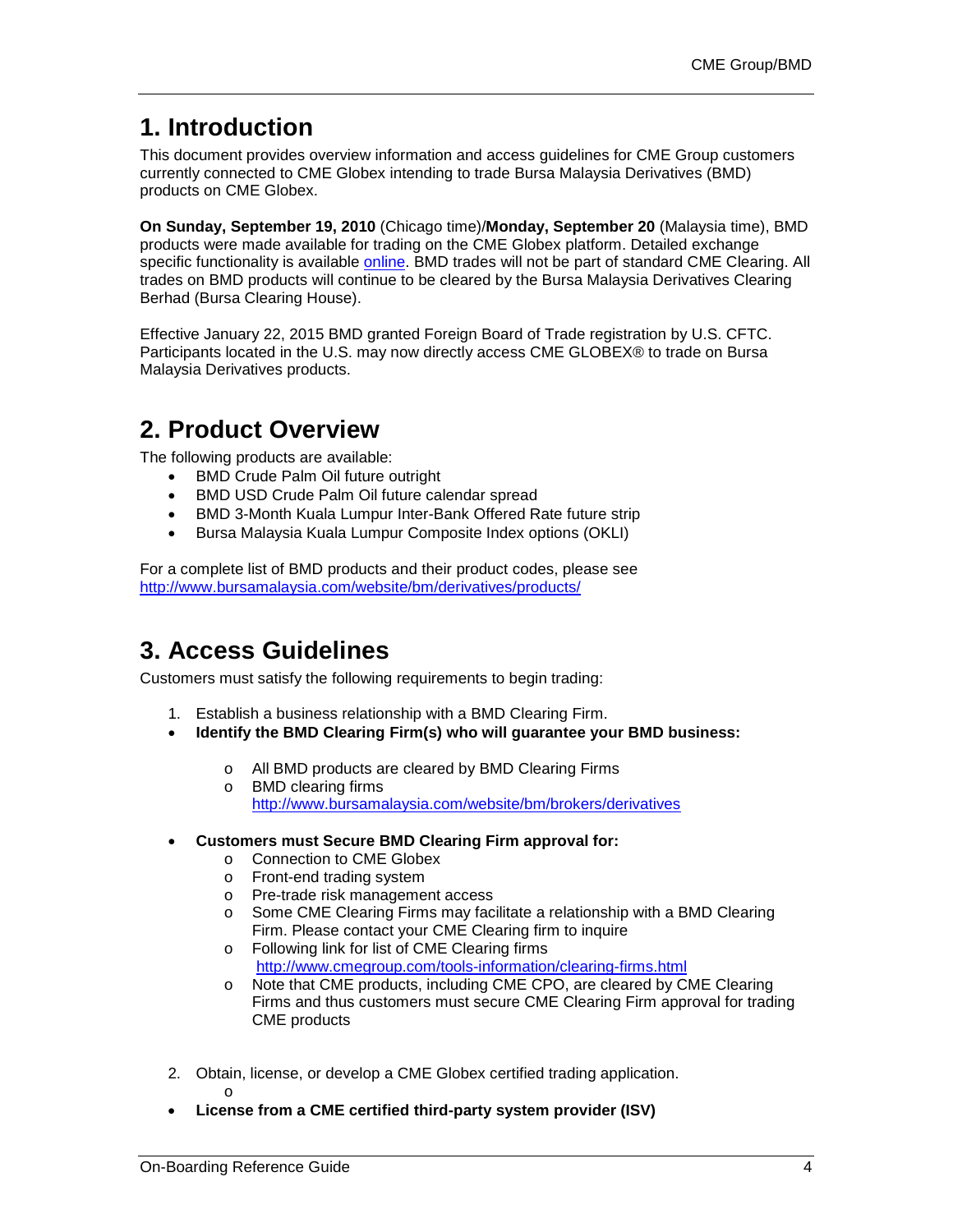- o Review requirements and sign the paperwork with ISV
- o Configuration, installation and testing
- **Develop a CME Group certified trading application**
	- o Contact CME Global Account Management
		- o **[GlobalAccountManagement@cmegroup.com](mailto:GlobalAccountManagement@cmegroup.com)**
			- Chicago office: +1 312 634-8700
			- London office: +44 20 7796 7100
			- Singapore office:  $+65\,6593\,5574$ <br>Sequi office:  $+822\,2076\,8470$
			- Seoul office: + 822 2076 8470
		- $\circ$  Review requirements and sign the required paperwork  $\circ$  Certify for the iLink order routing and market data platf
		- Certify for the iLink order routing and market data platform (MDP) interfaces to CME Globex
		- o Software Development Kits available at [www.cmegroup.com/globexsdk](http://www.cmegroup.com/globexsdk)

### <span id="page-4-0"></span>**4. Establish Platform Connectivity**

**Customers have various connectivity options each requiring approval of the respective exchange Clearing Firm***:*

- **Direct Connectivity**
	- o Order your own line to any CME Globex hub, including the **CME Globex Hub in Kuala Lumpur** 
		- Customers may order circuits and connect into CME Group's redundant hub locations
		- Customer is responsible for ordering their own local circuits to the each hub
		- Lowest bandwidth of 10mb and highest bandwidth of 40mb
		- orders for circuits into the CME Globex Kuala Lumpur Hub are provided by the following local carriers; Telekom Malaysia, Maxis or Time Telecom
		- Contact: Global Account Management
	- o Paperwork: CME Group Connection Agreement and Market Data License
	- AgreementFor an overview of all CME Globex Connectivity options:
	- o **[www.cmegroup.com/networkaccess](http://www.cmegroup.com/networkaccess)**
- **Indirectly Connected.**
	- o Connect to CME Globex via your broker, Clearing Firm, data center or facilities provider.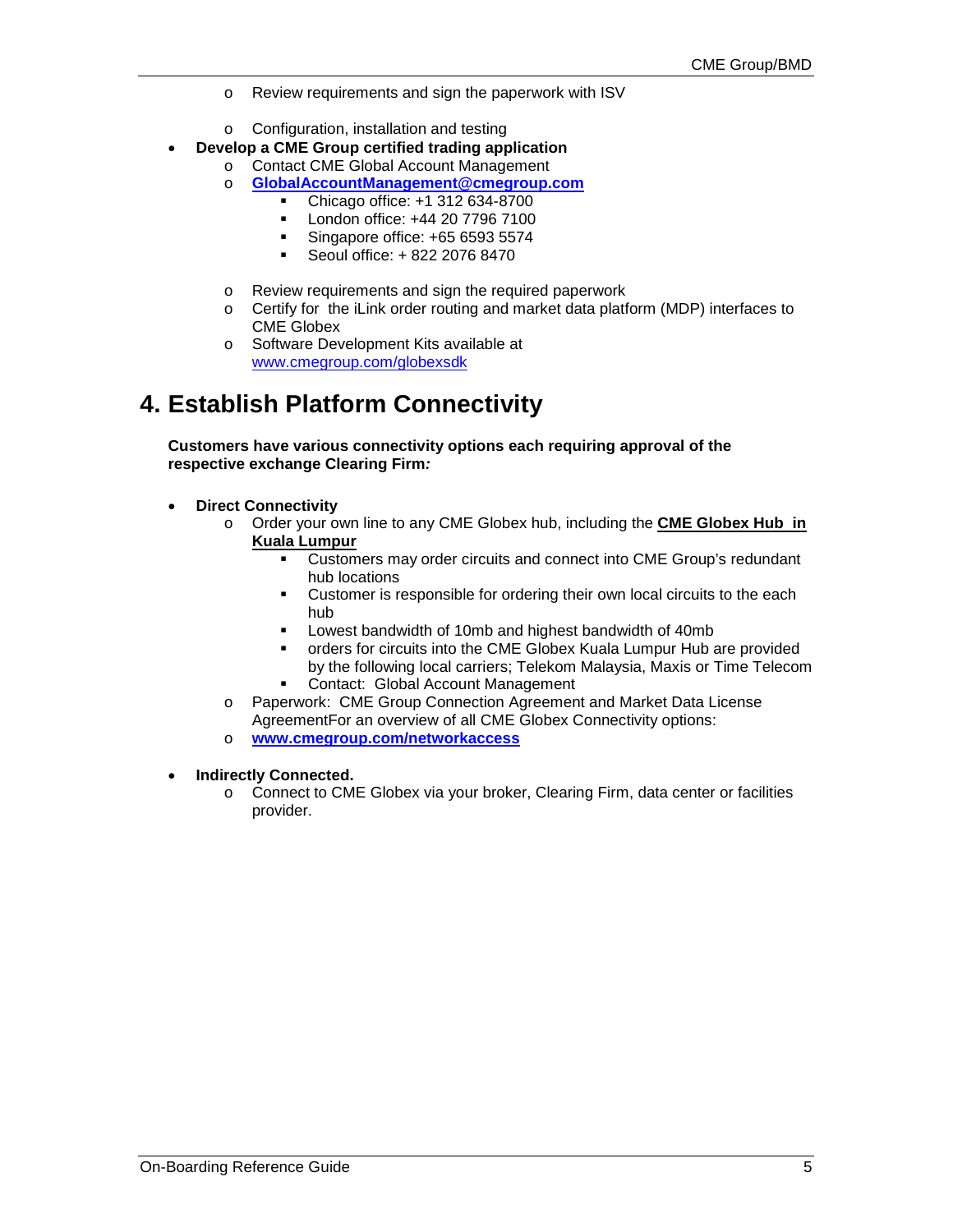- **BMD Data Center** 
	- **Utilize certified Independent Service Vendor (ISV) and gain access via BMD hosting services**
	- **Contact BMD Customer On-Boarding (see above)**
	- **Paperwork required: BMD On Boarding paperwork and CME Group Connection Agreement and Market Data License Agreement**
- **Third Party Data Center**
- o **Utilize Third Party data center facilities for access to Globex using a certified ISV**
- o **Contact Data Center Provider and Global Account Management**
- o **Paperwork required: Third Party data center agreement, CME Group Connection Agreement and Market Data License Agreement**
- **CME Clearing Member Network Infrastructure**
- o **Utilize CME Clearing Member network**
- o **Contact CME Clearing Members**
- o **Paperwork required: CME Clearing Member agreement, CME Group Connection Agreement and Market Data License Agreement**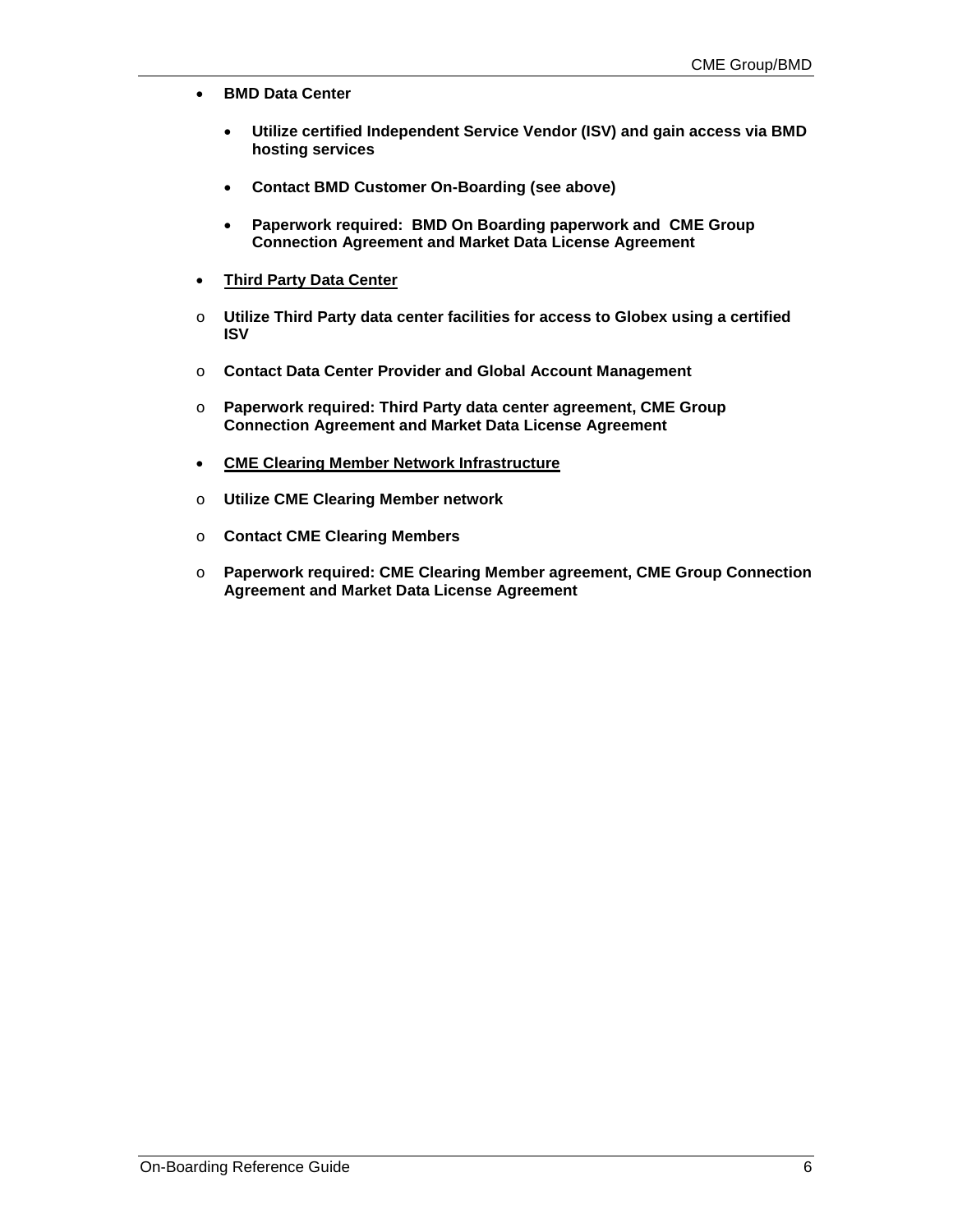### <span id="page-6-0"></span>**5. Client System Impacts**

Customers developing applications to trade BMD products on the CME Globex platform must be aware of the functional impacts. However, no additional certification is required to trade BMD products on CME Globex. BMD products are available in the New Release environment and in Certification post launch. For more information about this functionality, refer to the Bursa Malaysia [Derivatives](http://www.cmegroup.com/confluence/display/EPICSANDBOX/Bursa+Malaysia+Derivatives) Exchange Specific Functionality document. More details are available on [www.cmegroup.com/bmd](http://www.cmegroup.com/bmd)

New CME Group customers who would like to trade BMD products must ensure system compliance for:

- Connectivity
- CME iLink certification
- CME MDP 3.0certification

Contact your Global Account Manager (GAM) representative for assistance in ensuring system compliance.